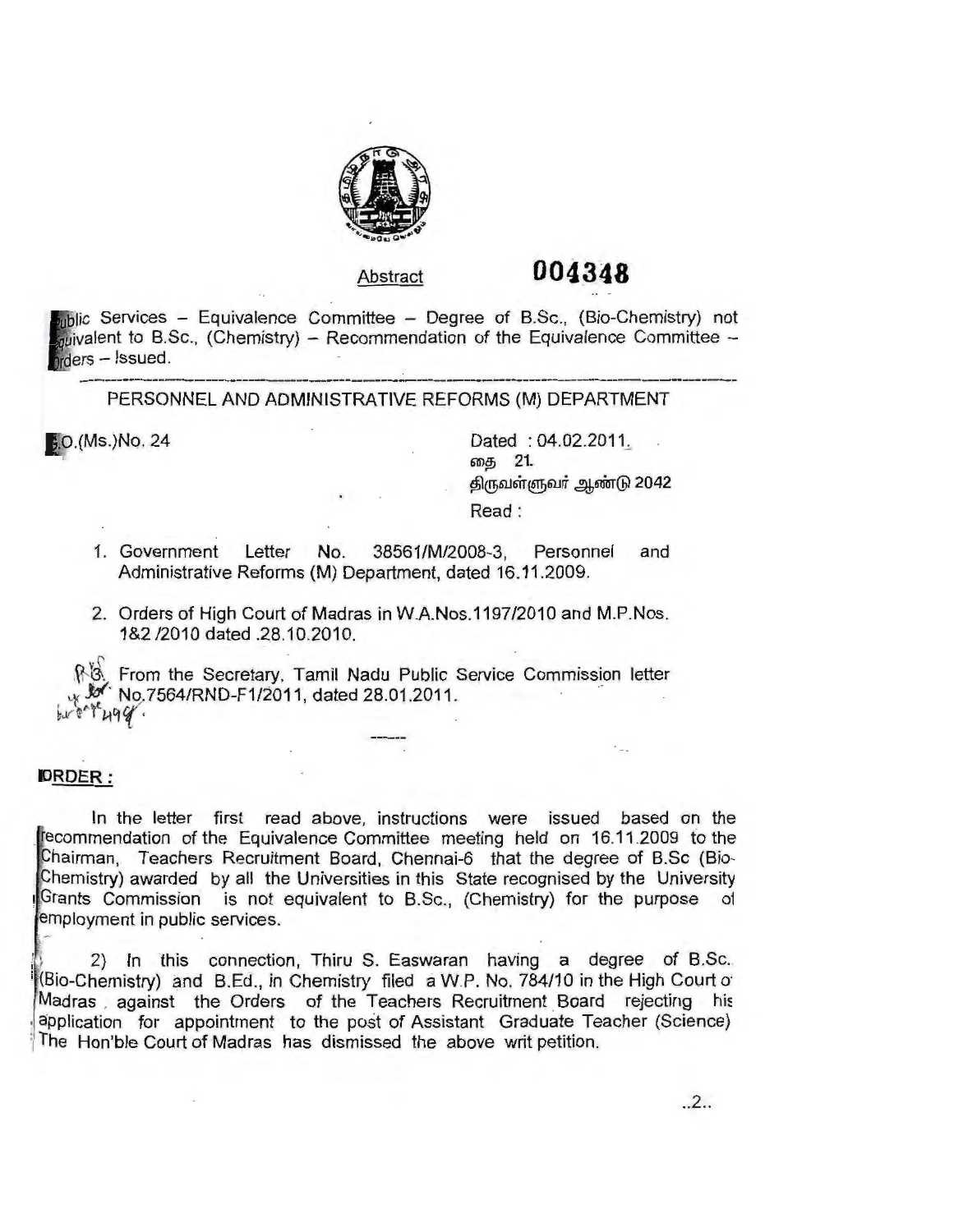3) Thirth & Easwaran has filed W.A. No. 1197/2010 and M.P.No. 1&2/2010 in the High Court of Madras against the above order of the High Court of Madras. In the Figh Court of Madras has delivered the following Judgement in the above case : -

"When the matter came up for further consideration, learned Government Advocate submitted that the subject of Bio-Chemistry has been referred to the Government along with other 22 subjects for decision of the Equivalence Committee and sought eight weeks time. According to her, the matter would be referred by the Government to the Public Service Commission for constituting an Expert Committee to look into the issue.

In view of the same, we grant four weeks time to the Government to Communicate the decision of the Committee".

4) Based on the orders of the High Court of Madras, the question as to whether the degree of B.Sc., (Bio-Chemistry) is considered as equivalent with B.Sc., (Chemistry) was placed before the Equivalence Committee on 28.1.2011 for its recommendation and the committee has recommended as follows :

| <b>Resolution No.1</b>                                                                                                                                                                                                                                                                                                                                                    |                                                                            |
|---------------------------------------------------------------------------------------------------------------------------------------------------------------------------------------------------------------------------------------------------------------------------------------------------------------------------------------------------------------------------|----------------------------------------------------------------------------|
| பல்கலைக்<br>குழுவினால்<br>மானியக்<br>கழக<br>அங்கீகரிக்கப்பட்ட இம்மாநிலத்திலுள்ள<br>அனைத்துப்<br>பல்கலைக்கழகங்களால்<br>இளம்<br>வழங்கப்படும்<br>B.Sc., (Bio-Chemistry) உயிரின<br>அறிவியல்<br>வேதியியல் பட்டப்படிப்பினை,<br>இளம் அறிவியல்<br>B.Sc., (Chemistry) பட்டப்படிப்பிற்கு<br>வேகியியல்<br>பொதுப்பணிகளில்<br>இணையாகக்<br>கருதி,<br>வேலைவாய்ப்பிற்காக அங்கீகரிக்கலாம். | Already considered and<br>Not recommended. The<br>same view is reiterated. |

 $.2.$